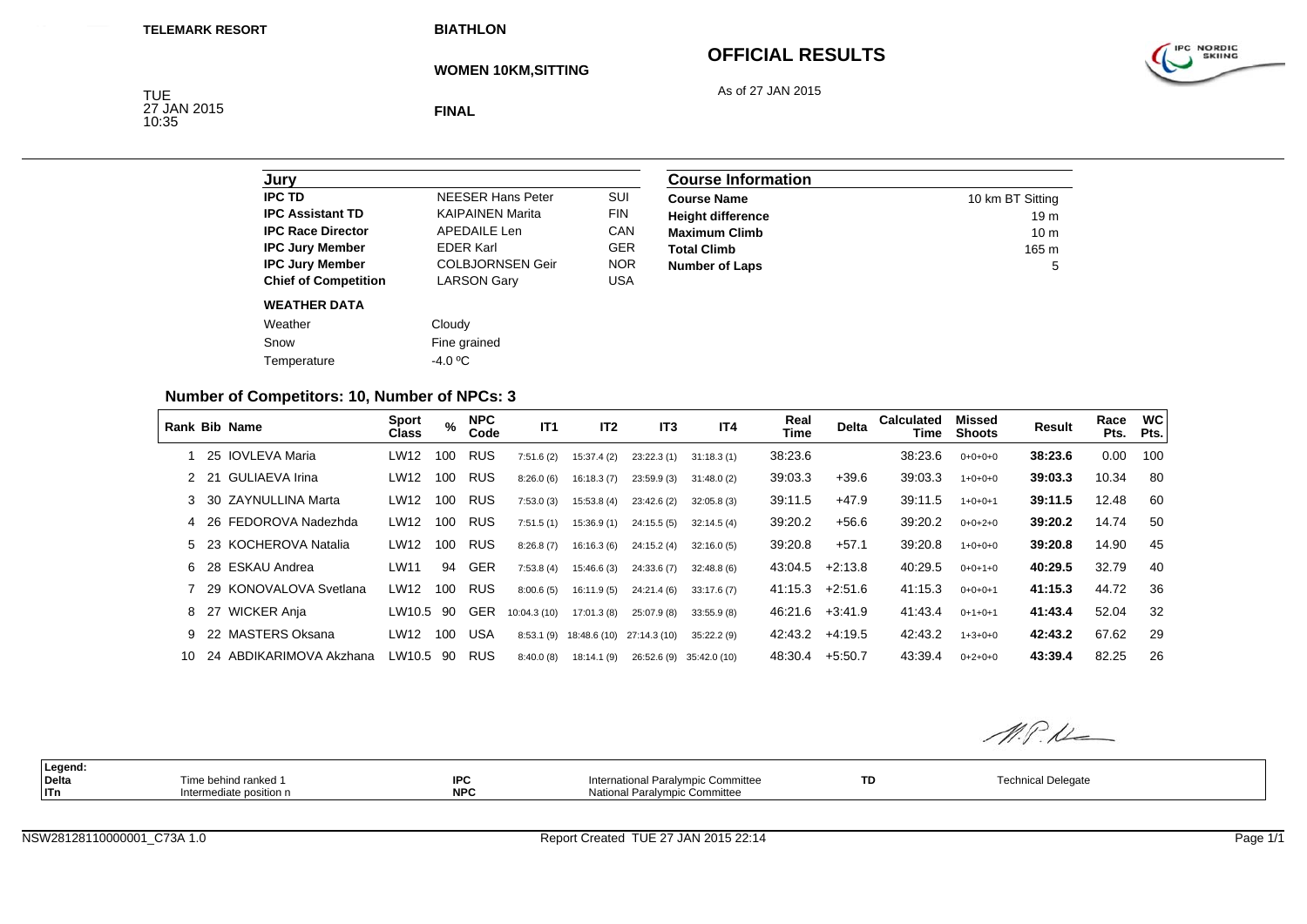**BIATHLON**

# **OFFICIAL RESULTS**

As of 27 JAN 2015



**WOMEN 10KM,STANDING**

TUE<br>27 JAN 2015<br>12:30

**FINAL**

| Jury                        |                          |            |
|-----------------------------|--------------------------|------------|
| <b>IPC TD</b>               | <b>NEESER Hans Peter</b> | SUI        |
| <b>IPC Assistant TD</b>     | <b>KAIPAINEN Marita</b>  | <b>FIN</b> |
| <b>IPC Race Director</b>    | <b>APEDAILE Len</b>      | CAN        |
| <b>IPC Jury Member</b>      | <b>FDFR Karl</b>         | <b>GER</b> |
| <b>IPC Jury Member</b>      | <b>COLBJORNSEN Geir</b>  | <b>NOR</b> |
| <b>Chief of Competition</b> | <b>LARSON Gary</b>       | USA        |
| <b>WEATHER DATA</b>         |                          |            |
| Weather                     | Cloudy                   |            |
| Snow                        | Fine grained             |            |
| Temperature                 | -5.0 °C                  |            |

| <b>Course Information</b> |                   |
|---------------------------|-------------------|
| <b>Course Name</b>        | 10 km BT Standing |
| <b>Height difference</b>  | 34 m              |
| <b>Maximum Climb</b>      | 32 <sub>m</sub>   |
| <b>Total Climb</b>        | 295 m             |
| <b>Number of Laps</b>     | 5                 |

## **Number of Competitors: 10, Number of NPCs: 4**

|      | Rank Bib Name           | <b>Sport</b><br><b>Class</b> | %  | <b>NPC</b><br>Code | IT1        | IT <sub>2</sub> | IT <sub>3</sub> | IT4        | Real<br>Time | <b>Delta</b> | <b>Calculated</b><br>Time | Missed<br><b>Shoots</b> | Result  | Race<br>Pts. | <b>WC</b><br>Pts. |
|------|-------------------------|------------------------------|----|--------------------|------------|-----------------|-----------------|------------|--------------|--------------|---------------------------|-------------------------|---------|--------------|-------------------|
|      | 70 KONONOVA Oleksandra  | LW8                          | 96 | <b>UKR</b>         | 6:12.1(1)  | 12:21.2(1)      | 19:00.4(1)      | 25:20.6(1) | 32:22.9      |              | 31:05.3                   | $0+0+1+0$               | 31:05.3 | 0.00         | 100               |
|      | 2 67 LIASHENKO Liudmyla | LW8                          | 96 | UKR                | 6:31.6(2)  | 13:01.0(2)      | 19:41.4 (2)     | 26:32.8(2) | 33:54.1      | $+1:31.0$    | 32:32.7                   | $0+0+0+0$               | 32:32.7 | 28.11        | 80                |
|      | 3 64 BUI Iryna          | LW8                          | 96 | <b>UKR</b>         | 7:17.5(6)  | 14:20.5(3)      | 28:29.1 (8)     | 30:23.7(7) | 36:16.2      | $+3:53.1$    | 34:49.2                   | $0+0+0+0$               | 34:49.2 | 72.02        | 60                |
| 4 61 | RUMYANTSEVA Ekaterina   | LW5/7                        | 88 | <b>RUS</b>         | 8:07.5(9)  | 14:49.3(6)      | 21:54.4(3)      | 29:51.8(3) | 40:53.3      | $+5:33.6$    | 35:58.9                   | $3+0+1+2$               | 35:58.9 | 94.44        | 50                |
|      | 5 62 ABE Yurika         | LW6                          | 95 | <b>JPN</b>         | 7:30.2(8)  | 14:50.0(7)      | 30:04.4(9)      | 30:04.6(5) | 38:29.6      | $+5:46.1$    | 36:34.2                   | $1+0+1+0$               | 36:34.2 | 105.80       | 45                |
|      | 6 68 BRATIUK Natalia    | LW8                          | 96 | <b>RUS</b>         | 7:02.1(5)  | 14:22.1(4)      | 22:10.8(4)      | 29:54.5(4) | 38:06.0      | $+5:43.0$    | 36:34.6                   | $0+0+0+0$               | 36:34.6 | 105.92       | 40                |
|      | 7 69 KAUFMAN Alena      | LW8                          | 96 | <b>RUS</b>         | 7:01.4(4)  | 15:00.4(8)      | 22:21.7(5)      | 30:17.2(6) | 38:33.0      | $+6:10.0$    | 37:00.5                   | $0+2+0+1$               | 37:00.5 | 114.26       | 36                |
|      | 8 65 DEKIJIMA Momoko    | LW6                          | 95 | <b>JPN</b>         | 8:24.5(10) | 16:14.1 (10)    | 24:19.6(7)      | 31:53.5(8) | 40:16.1      | $+7:32.6$    | 38:15.3                   | $2+1+1+0$               | 38:15.3 | 138.32       | 32                |
|      | 9 63 PAVLENKO Katervna  | LW8                          | 96 | UKR                | 7:26.0(7)  | 15:16.6(9)      | 23:53.5(6)      | 32:35.6(9) | 41:17.5      | $+8.54.5$    | 39:38.4                   | $0+0+1+1$               | 39:38.4 | 165.05       | 29                |

#### *Incidences*

| <b>Did Not Finish</b> |   |      |  |
|-----------------------|---|------|--|
| .                     | . | ____ |  |

66 JARVELA Maija LW8 FIN

| Legend: |                         |            |                                    |    |                    |
|---------|-------------------------|------------|------------------------------------|----|--------------------|
| Delta   | Time behind ranked 1    | <b>IPC</b> | International Paralympic Committee | TD | Technical Delegate |
| ITn     | Intermediate position n | <b>NPC</b> | National Paralympic Committee      |    |                    |

 $M.P.L$